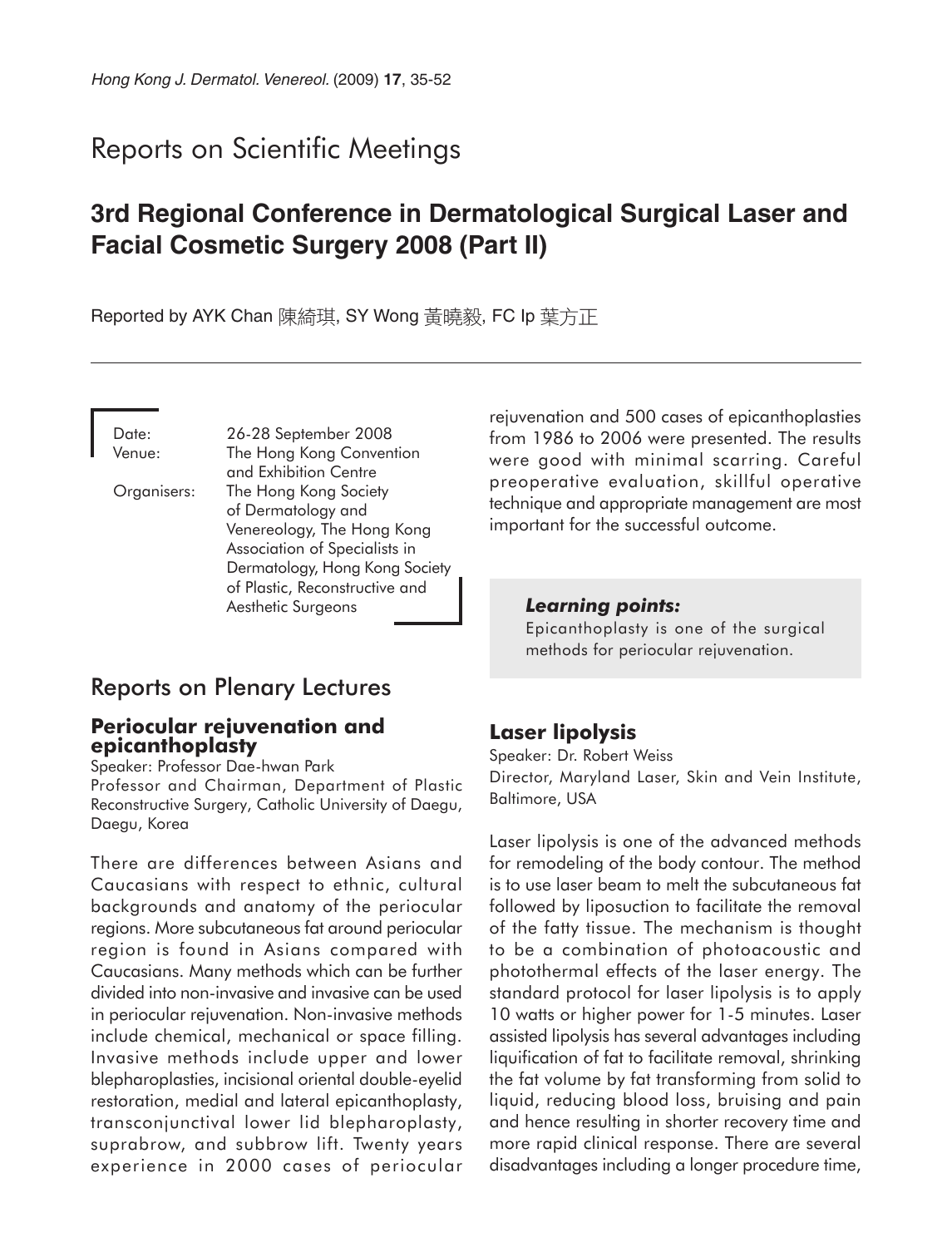separate cycles of fat melting and liposuction, skin injury, burning and fiber breakage. The author compared the fat melting process by using lasers of different wavelength including 1064 nm, 1320 nm and 924 nm. The laser fiber was distributed uniformly in a windshield wiper motion throughout the fat samples by the operator. The median time for sampling was 3 minutes for 1064 nm, 1.5 minutes for 1320 nm and 0.75 minutes for 924 nm. As a result, the wavelength of 924 nm was most efficient at melting fat at equal fluence compared with 1320 nm and 1064 nm. Moreover, 924 nm could achieve better thermal optical selectivity in subcutaneous fat. In conclusion, laser assisted lipolysis is an effective method for fatty tissue removal.

### *Learning points:*

Laser lipolysis is an effective treatment for fatty tissue remodeling by using laser energy followed by liposuction.

## **Advances in aesthetic dermatology**

Speaker: Dr. Dieter Manstein

Instructor in Dermatology, Wellman Center for Photomedicine, Harvard Medical School, Boston, USA

The technology of fractional photothermolysis (FP) is increasingly applied in dermatology. Alternatives to laser-based devices such as radiofrequency, acoustic technologies have been emerging in aesthetic dermatology. Some of these energy sources are also delivered in the fractional manner. Treatment of cellulite for body contouring using non-invasive modalities like radiofrequency and ultrasound is also a new area for research and development. Selective cryolysis of fatty tissue, which involves controlled application of cold in a manner vastly different than conventional cryosurgery is another novel concept under research and development.

#### *Learning points:*

Recent advances in aesthetic dermatology include the concepts of fractional photothermolysis and fractional application of radiofrequency and ultrasound technologies.

### **Lasers and light sources for the treatment of vascular skin lesions** − **a hotbed of new developments?**

Speaker: Professor Stuart Nelson

Professor of Surgery and Biomedical Engineering, Beckman Laser Institute and Medical Clinic, University of California, Irvine, USA

The target chromophore for vascular lesions is haemoglobin. The radiant energy produced by lasers and light sources is preferentially absorbed by haemoglobin and converted to heat which results in thermal damage and vessel thrombosis. Lasers and light based therapies can be used to treat a wide variety of vascular skin lesions including port wine stains, capillary haemangiomas, cherry angiomas, venous lakes, post-traumatic scars, poikiloderma of Civatte, angiokeratoma, spider angiomas and telangiectasias.

### *Learning points:*

One should be aware of the variety of optional therapies for vascular skin abnormalities, their efficacies and their potential complications.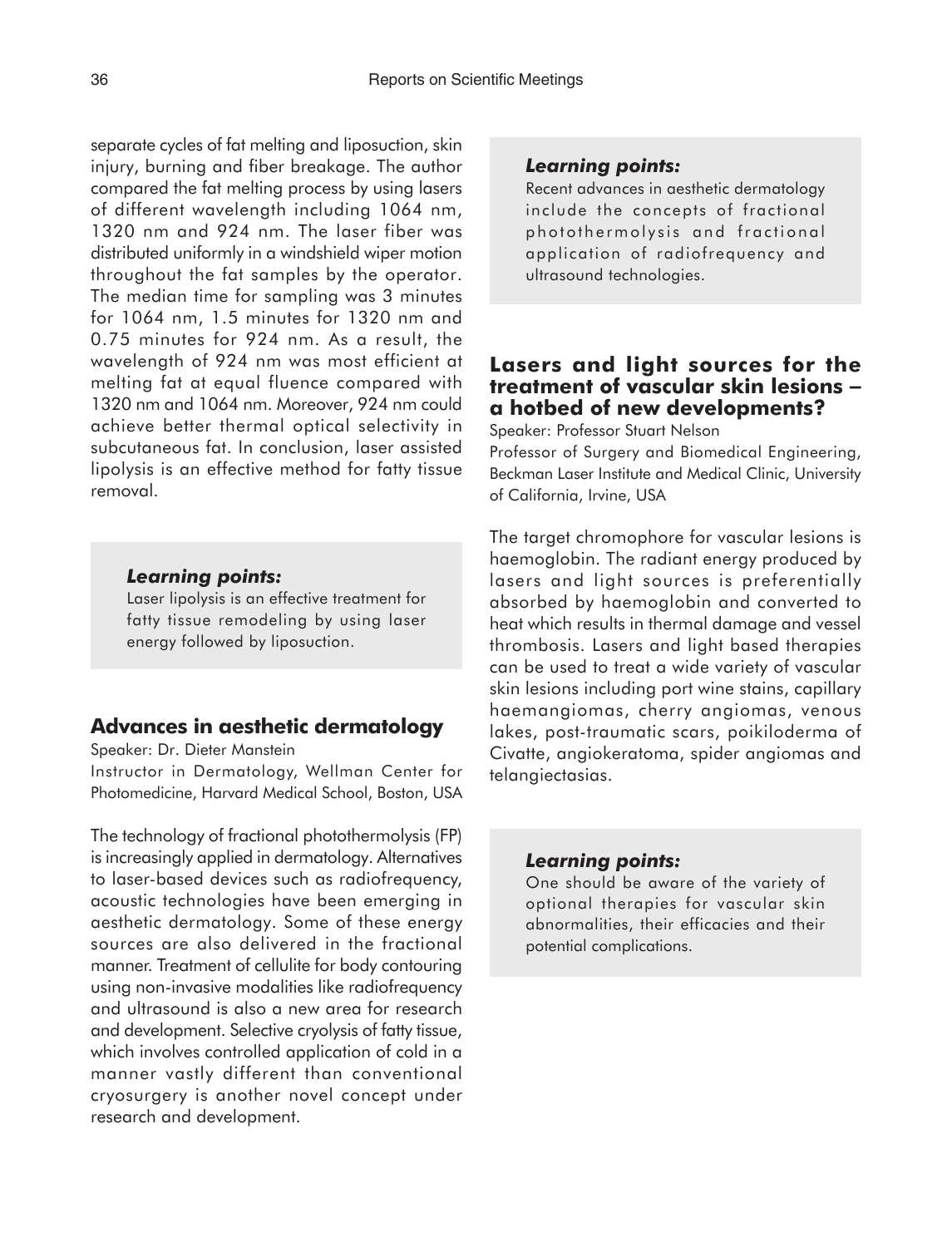## **Facelifts** − **how I do it**

Speaker: Professor Luiz Toledo Professor in Plastic Surgery, Department of Plastic Surgery, International Modern Hospital, Dubai, United Arab Emirates

Professor Toledo shared his working experience in his affiliated Hospital in UAE. About 83% of plastic and aesthetic surgeries were performed in females. The most common procedure was lipoplasty and second most common was rhinoplasty. In the process of aging, there is displacement of infraorbital skin with resulting bags, dark circles and excess skin or puffy appearance of the upper eyelids. Blepharoplasty can benefit adults of all ages including those with inherited trait of sagging or drooping eyelids in their twenties and thirties. The type of procedure performed depends on the specific problem − for example if only the upper eyelid is affected, there is no need to operate on lower eyelid; if the problem is only caused by excess fat, there is no need to remove skin and vice versa. Old methods of rhytidoplasty that involve stretching of skin will make the contour unnatural. Newer procedures employ the technique of removing excess skin and superficial musculo-aponeurotic system (SMAS) injection.

In usual situations, however, a patient in her forties or fifties with drooping upper eyelids and puffy bags in the lower eyelids will be required to remove excess fat, skin and muscle during blepharoplasty. A forehead lift is recommended if the upper eyelid problem is accompanied by sagging of eyebrows. A chemical peel for dark pigmentation around eyes may be necessary. Crow's feet can be treated with botulinum toxin injection and laser resurfacing.

The surgical incision for facelift was made at the hairline of the temple, in front of or partially within the tragus, around the earlobe, in retroauricular crease and into lower scalp according to specific procedure and patient preference.

### *Learning points:*

A surgical facelift in combination with other modalities such as botulinum toxin injection and laser resurfacing can achieve maximum results in skin rejuvenation.

## **Recent advances in fat grafting**

Speaker: Dr. Sydney Coleman Clinical Assistant Professor, Department of Plastic Surgery, NYU Medical Center, New York, USA

The use of filler injections dated back to the early 1900s. The treatment was targeted at major facial defects. Fat had been used as structural filler for grafting for a long period of time. The transplanted fat not only adjusted body contour but also structural rejuvenation and change of quality of surrounding skin were observed. The quality of aging skin and scar was notably improved after fat grafting. Improvement in condition such as radiation damaged skin, chronic ulcers, breast capsular contracture and damaged vocal cords were also noted by many clinicians. One example is use of fat grafting in the treatment of radiation damaged breast after surgery and irradiation of breast cancer. Significant improvement of the damaged breast skin was observed.

After harvesting fat tissue with a blunt cannula, the fat was centrifuged to produce different layers of fat tissue. Each layer had a different composition of cells and cellular matrix including various cytokines that possibly have significant effects on the observed skin quality improvement. The underlying mechanism may be related to adipose derived stem cells. Further researches are however required to elucidate this theory.

### *Learning points:*

Fat grafting has been observed to improve damaged and aging skin in various aspects. The exact role of fat derived stem cells needed to be elucidated.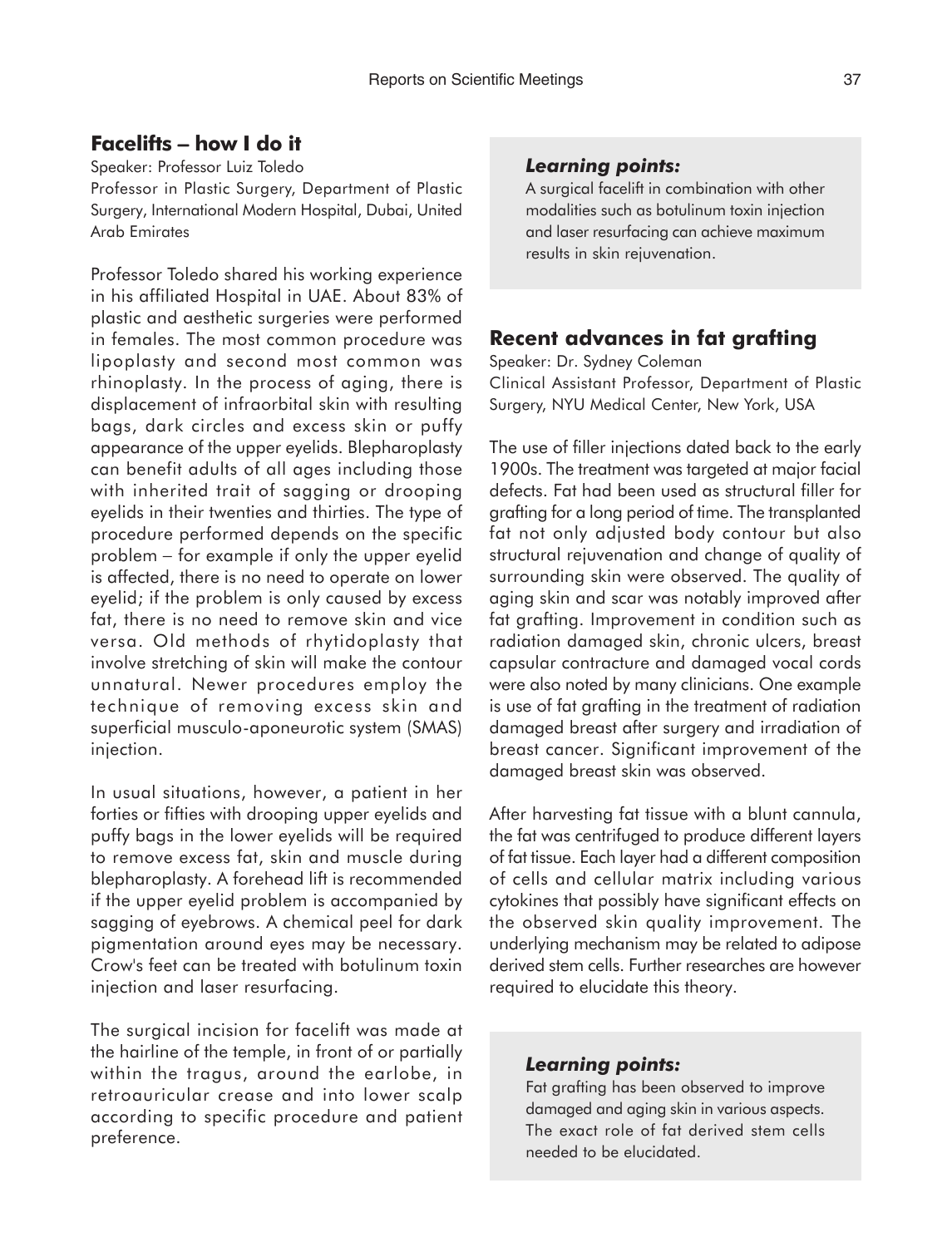## Reports on Symposiums

## *A) Photodynamic therapy*

### **Photodynamic therapy for skin rejuvenation**

Speaker: Dr. Michael Gold

Clinical Assistant Professor, Department of Dermatology, Vanderbilt University School of Medicine and Vanderbilt University School of Nursing, Nashville, USA

Photodynamic therapy (PDT) is one of the standard treatments for photorejuvenation. It can be used to treat actinic keratoses and other features of photodamage to the skin. Topically applied 5-aminolevulinic acid (ALA) is preferentially taken up by cells in actinic keratoses and converted to protoporphyrins. Exposure to light source activates protoporphyrins to produce free oxygen radicals resulting in destruction and damage of cells in lesional sites. The treated lesion of actinic keratoses usually resolved one month after PDT. Good cosmetic appearance was found in 94% of treated cases. Besides improving features of actinic keratoses, ALA-PDT can also improve features of photodamage including pigmentation, wrinkles and textural change. The main side effect of ALA is allergic contact dermatitis. Post treatment erythema is common. Exposure to sunlight should be avoided within 24-36 hours after PDT.

### *Learning points:*

Photodynamic therapy (PDT) is a treatment option for actinic keratoses and photorejuvenation.

## **Photodynamic therapy for the treatment of acne**

Speaker: Dr. Chi-keung Yeung Associate Consultant, Department of Medicine, Queen Mary Hospital, Hong Kong SAR

Acne vulgaris is a common dermatological disorder. The pathogenesis involves overactivity of the sebaceous gland and blockage of the hypercornified duct. The pilosebaceous apparatus is usually colonized by microorganisms such as *Propionibacterium acnes* (*P. acnes*), which may be responsible for the conversion of sebum into irritant and comedogenic free fatty acids. The conventional therapies include topical treatments such as topical clindamycin, benzyl peroxide, retinoic acid and systemic treatments such as oral antibiotic, hormonal pills with anti-androgenic effects and isotretinoin. Besides the conventional therapies, photodynamic therapy (PDT) has its role in the therapeutics of acne. The mechanism involves the destruction of *P. acnes* through targeting endogenous porphyrins and damaging the sebaceous glands. Topically applied 5-aminolevulinic acid (ALA) or methyl ester of aminolevulinic acid (MAL) is preferentially taken up by sebaceous glands and converted to protoporphyrins IX (PpIX). Exposure to light source activates PpIX to produce free oxygen radicals resulting in destruction of *P. acnes* and damage of sebaceous glands. Clinical trials have demonstrated the effectiveness of PDT after 1-3 treatments for facial and back acne with improvement for up to 1 year. The efficacy of PDT in acne vulgaris is about 30-60%. The major adverse effects are pain, erythema, photosensitivity, gastrointestinal upset, post-inflammatory hyperpigmentation and herpes reactivation. The adverse reactions can be minimized by short contact ALA, 30 minutes-2 hours, however, without compromising the efficacy. In conclusion, PDT can be a viable option for treating moderate to severe inflammatory acne especially for those patients who develop intolerance or failure to topical or oral medications.

#### *Learning points:*

Photodynamic therapy (PDT) is a viable treatment option for moderate to severe inflammatory acne in addition to conventional therapies.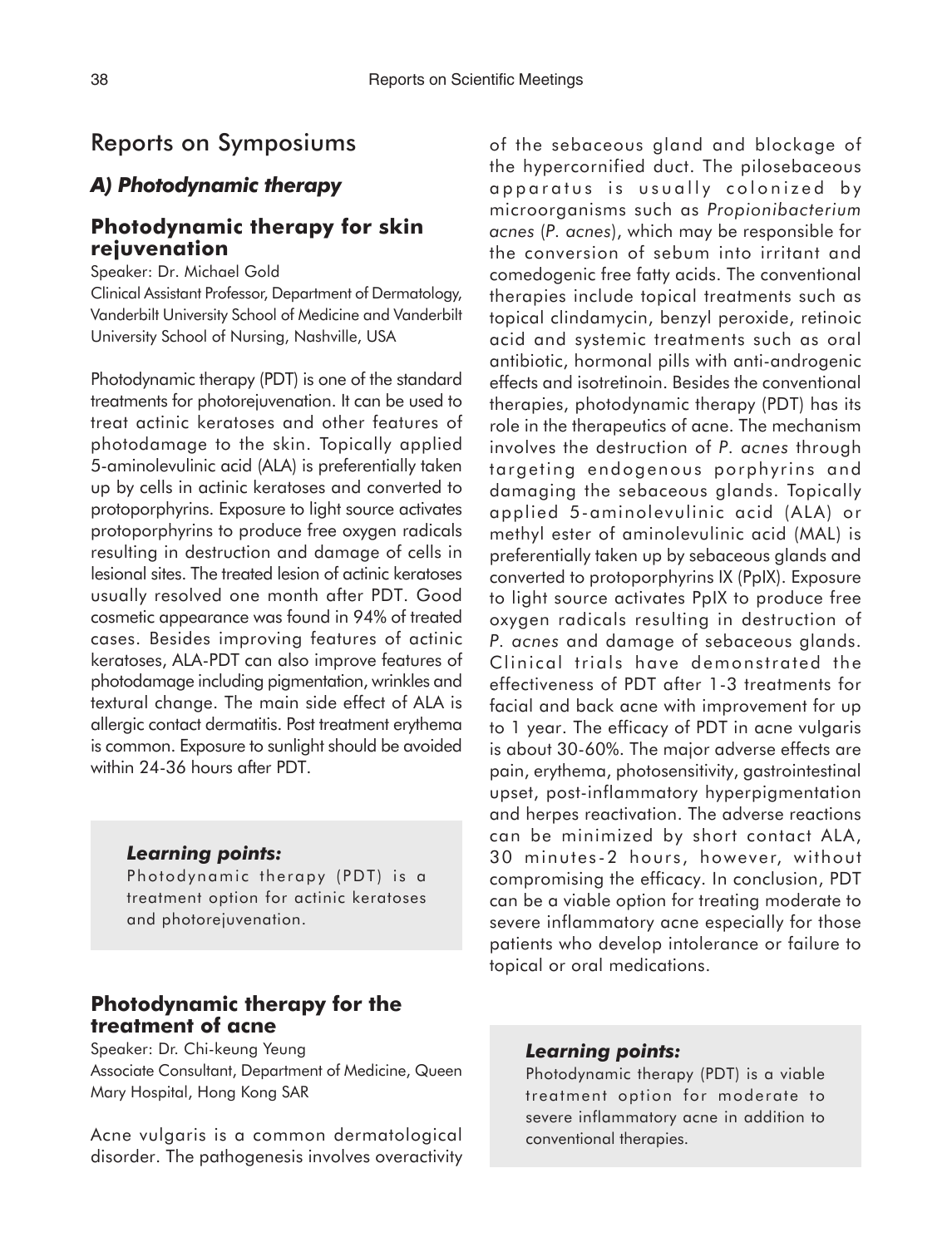### **Photo-chemotherapy of hypervascular skin lesions: an alternative to photothermal therapy?**

Speaker: Professor Stuart Nelson

Professor of Surgery and Biomedical Engineering, Beckman Laser Institute and Medical Clinic, University of California, Irvine, USA

Port wine stain (PWS) is a common vascular disorder. The target chromophore is haemoglobin. Pulsed dye laser (PDL) is one of the standard treatments. However, the response is unpredictable because the size and depth of blood vessels are highly variable resulting in unpredictable laser tissue interaction. The mean successful rate for complete clearance is below 25%. Photochemotherapy or photodynamic therapy (PDT) is a form of light activated chemotherapy without heat generation. Its mechanism is based on vascular differential selectivity of the photosensitizer coupled with laser activation of the photosensitizer in achieving targeted and selective vascular destruction. The advantages of photochemotherapy over PDL include targeting different sized vessels at the same time, lesser risk of epidermal injury especially in pigmented skin, and enhanced safety via continuous low irradiance over several minutes to achieve effective dose effect. New agents such as benzoporphyrin with strong absorption spectrum in green, yellow and red light can be used to target different levels with eventual tailor made treatment according to thickness of PWS. The preliminary results are promising.

## *B) Fillers and botulinum toxin*

### **Advances in tissue fillers**

Speaker: Dr. Brian Kinney Clinical Assistant Professor of Plastic Surgery, University of Southern California School of Medicine, Los Angeles, USA

Tissue fillers are substances used in soft tissue augmentation to enhance or replace volume that is lost in any part of the skin or subcutaneous fat. Hyaluronic acid is a common type of non-permanent filler. Its turnover is around 3-4 days. The molecular weight of the hyaluronic acid, size of the particle and the density of the cross-linking can affect the existing state and duration of effect. The uncross-linked form is mainly in a liquid state that can last for only 4 days while the cross-linked form is in the form of a gel that can resist degradation, resulting in a more long lasting effect. The more cross-links the substances have, the more firmness there will be. Swelling depends on water content. The higher the water content is, the more the swelling there will be. Injection of hyaluronic acid can be used to soften the lines of the nasolabial fold. Complications are usually related to injection technique rather than the syringe used. Side effects include pain at the injection site, erythema and granuloma formation.

### *Learning points:*

Photochemotherapy or photodynamic therapy (PDT) is a new advanced treatment for port wine stain with promising preliminary results.

### *Learning points:*

Hyaluronic acid is a common type of non-permanent filler used in soft tissue augmentation.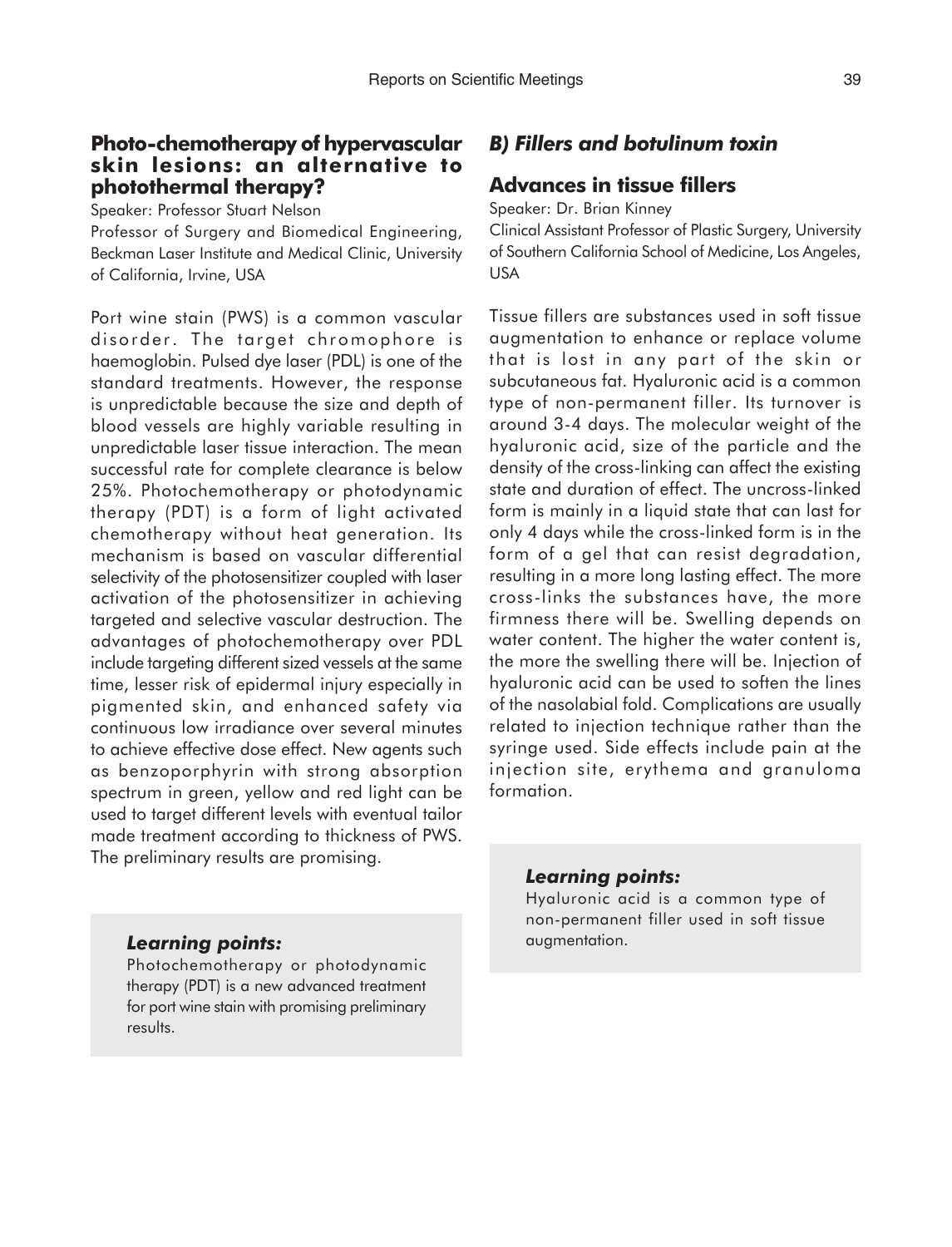## **Advances in botulinum toxin treatment**

Speaker: Dr. Mauricio de Maio

Consultant Plastic Surgeon, Department of Plastic Surgery, Faculty of Medicine, University of Sao Paulo, Brazil

Botulinum toxin is an effective method to improve wrinkles resulting from hyperdynamic lines caused by the repetitive movement of the underlying facial musculature. Good understanding of facial muscle anatomy, muscle force directional study and vectoral analysis are important. Botulinum toxin aims to block the excessive vector muscle contraction. For practical purposes in botulinum toxin injection, the facial anatomy can be divided into upper face, mid and lower face. For the treatment of the upper face, glabellar frown lines, horizontal forehead lines and crow's feet are common presentations in the aging face, which can be smoothened by botulinum toxin injection with rewarding results. However, treatment of the mid and lower face is more prone to complications. Injection into the levator labii superioris alaeque nasi may flatten and smoothen the upper third of the nasolabial fold. Care should be taken not to induce complication such as causing a disfigured smile. The best candidates are patients with a short upper lip and gummy smile. Injection into the orbicularis oris can smoothen the perioral wrinkles but may weaken the lip sphincter, which may further compromise lip function such as whistling, singing, drinking through a straw. It can be avoided by using low doses injected superficially into the transition line between the skin and mucosa. Blocking the depressor anguli oris may elevate the mouth corner, which may make the subject appearing younger. If the depressor labii inferioris is compromised, speech impairment and drooling should be watched for.

## **Combination therapy with fillers and botulinum toxin**

Speaker: Dr. Mauricio de Maio

Consultant Plastic Surgeon, Department of Plastic Surgery, Faculty of Medicine, University of Sao Paulo, Brazil

Combination therapy with fillers and botulinum toxin can have synergistic effect for cosmetic indication. The perioral muscles include elevators and depressors that are antagonists in achieving balance during animation. An unpleasant gummy smile may be resulted from an excessive contraction of the levator labii superioris alaeque nasi which could be improved by injecting botulinum toxin and fillers in the upper lip. A deep oral commissure presenting a "sad" appearance may be secondary to over contraction of the depressor anguli oris. It can be improved by blocking this muscle and filling the corner of the mouth. Deep nasolabial fold may be due to muscle over-contraction or lack of volume. By blocking the two medial elevators of the mouth (levator labii superioris aleque nasi and levator labii superioris), lateral elevators including the zygomaticus major and minor will achieve the effect of cheekbone lifting. The lack of volume can be improved by using filler. Drooping in the nose tip during smile can be managed by relaxing the depressor septi nasi and filling the nasolabial angle resulting in tip elevation and younger appearance. The combination therapy with fillers and botulinum toxin may require lesser amount of the products and can achieve a longer duration of therapeutic effect.

#### *Learning points:*

The combined effects of fillers and botulinum toxin can result in synergistic cosmetic effects in selected patients

### *Learning points:*

Botulinum toxin injection is an effective treatment to ameliorate facial wrinkles. Injection technique and patient selection are important factors for successful outcome.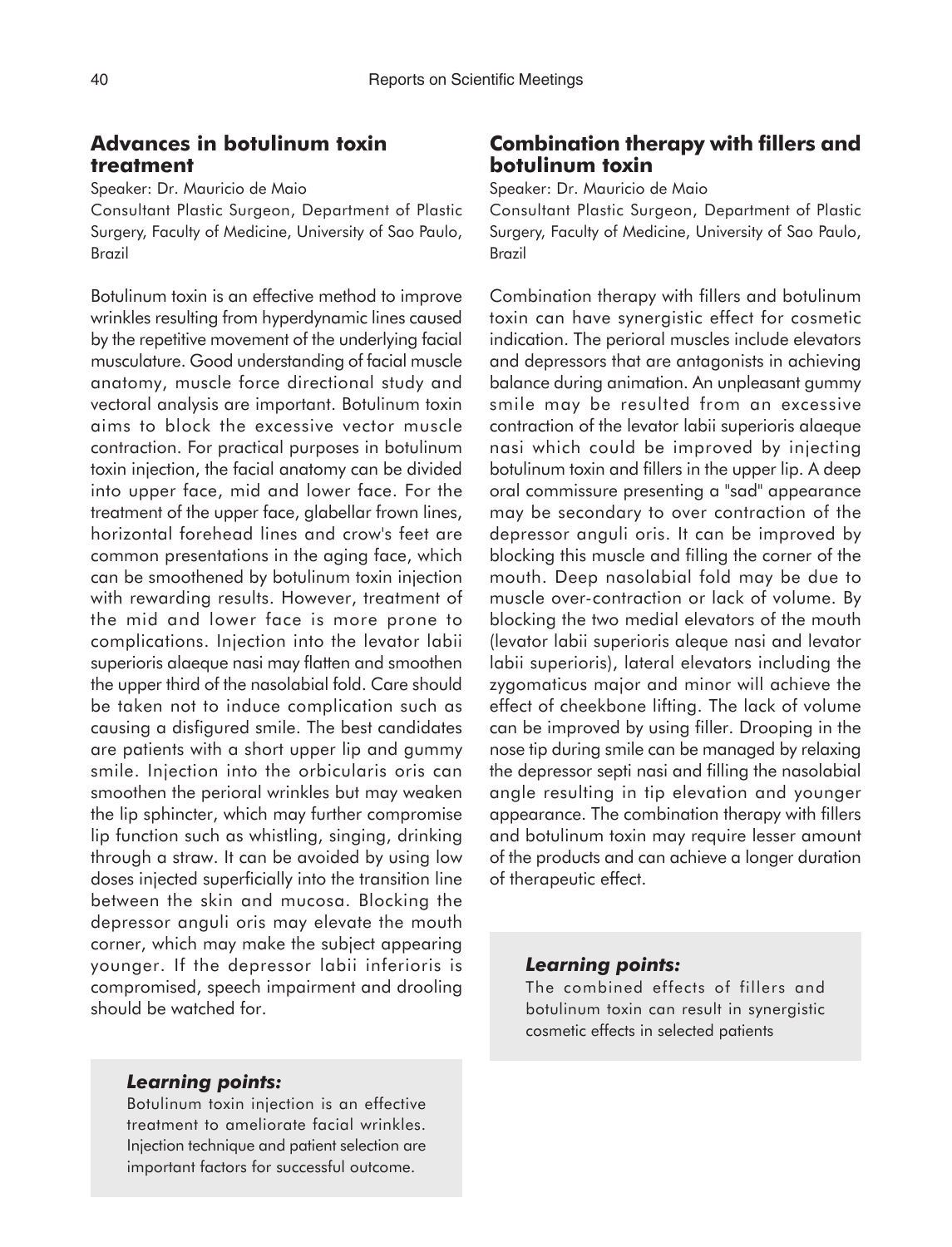## **Management of complication of fillers and botulinum toxin**

Speaker: Dr. Zakia Rahman Clinical instructor, Department of Dermatology, Stanford University, San Jose, USA

Botulinum toxin and fillers are widely used for aesthetic facial indications. Botulinum toxin acts by preventing the release of acetylcholine at the neuromuscular junction of striated muscle fibers, creating flaccid paralysis of the muscle. There are 7 serologically distinct types of botulinum toxin. Botulinum toxin A appears to be the most potent in humans. Clinically, muscle weakness is seen approximately 2-4 days following injection, with maximal effect completed at 7-10 days and last for 2-6 months. Botulinum toxin B is less potent than botulinum toxin A to achieve similar results in dynamic rhytides. It has been shown to be effective in patients who have antibodies to type A toxins. Adverse effects are usually mild and transient and are associated with poor injection technique or inappropriate patient selection. Transient adverse events include swelling, bruising at the injection site, mild headache and flu-like symptoms. The most serious complications in the treatment of the upper face are brow and eyelid ptosis and asymmetrical changes to the appearance of the eyebrows. Brow ptosis is the result of poor injection technique during glabellar or brow treatment and occurs when the injected toxin affects too much of the frontalis. Upper eyelid ptosis occurs when the toxin diffuses through the orbital septum, affecting the upper eyelid levator muscle which is most commonly seen following treatment of the glabellar complex. The most common side effects of fillers are injection site reactions, bleeding, bruising, infection, pigmentation and allergic reactions. The most serious complications include blindness, skin necrosis, anaphylaxis or respiratory arrest leading to death. Prevention and early recognition of complication and proper management are important.

### *Learning points:*

Complication should be watched out for botulinum toxin and fillers injection. Adverse effects are usually mild and transient and are associated with poor injection technique or inappropriate patient selection.

## *C) Symposium on controversies*

## **Stability of Liposuction**

Speaker: Dr. Cheng-jen Chang Director, Division of General Plastic Surgery, Department of Plastic Surgery, Chang Gung Memorial Hospital, Taipei, Taiwan

A variety of surgical and medical interventions have been used to remove subcutaneous fat including suction-, ultrasound-, power- and laser-assisted liposuction, low level laser-assisted lipo-sculpture, carbon dioxide injection and mesotherapy. Laser lipoplasty, also called interstitial laser lipolysis, uses a pulsed Nd YAG laser and is an effective, minimally invasive option widely used in many countries.

### *Learning points:*

Laser lipolysis associated with liposuction is a new method for reduction of localized adiposity.

## **Iontophoresis versus skin whitening**

Speaker: Professor Woraphong Manuskiatti Associate Professor, Department of Dermatology, Siriraj Hospital, Mahidol University, Bangkok, Thailand

Multiple treatment modalities including topical bleaching preparations, laser and light treatments have been applied to improve pigmentary disorders. Iontophoresis is a process of increasing the penetration of drugs into the skin by application of an electric current.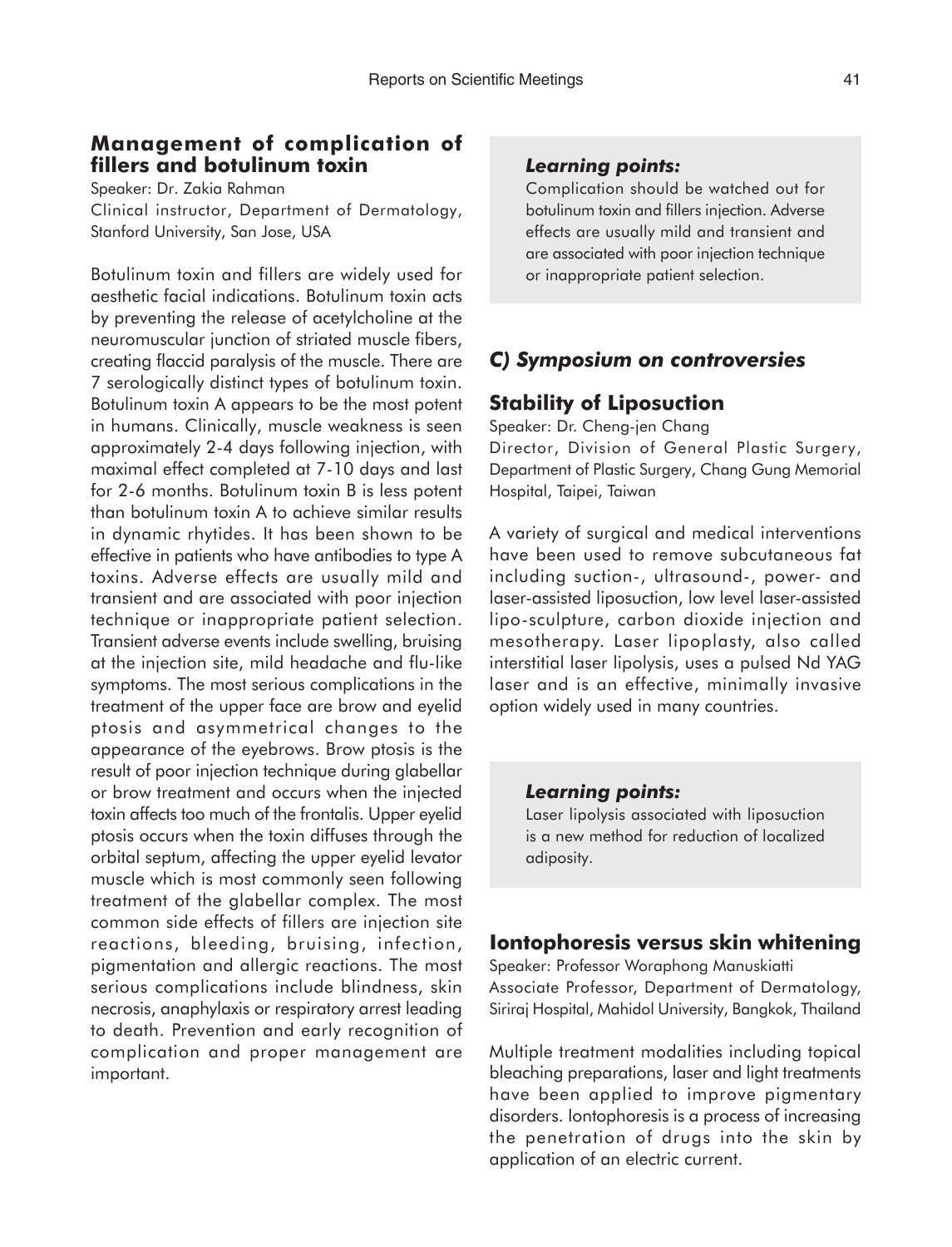Its claim on being effective in treatment of pigmentary disorders such as melasma is still controversial.

### *Learning points:*

Effectiveness of iontophoresis in treating skin pigmentation and skin whitening is still controversial.

## *D) Future direction of cosmetic dermatology and plastic surgery*

### **Future direction for skin tightening**

Speaker: Dr. Dieter Manstein

Instructor in Dermatology, Wellman Center for Photomedicine, Harvard Medical School, Boston, USA

The objective of deep tissue tightening procedures is to improve skin laxity and smoothen wrinkles. Various physical modalities are now available, these include infrared lasers, infrared lamps, radiofrequency devices and high intensity focused ultrasound devices. The role of immediate collagen shrinkage versus delayed contraction by wound healing is an important area for future research.

#### *Learning points:*

Various modalities are used to achieve skin tightening by providing a defined thermal injury within the dermis and thus stimulating remodeling of tissues through a wound healing process.

### **Future directions of smart devices**

Speaker: Professor Stuart Nelson

Professor of Surgery and Biomedical Engineering, Beckman Laser Institute and Medical Clinic, University of California, Irvine, USA

Selection of laser parameters for patients have been more complicated with developments of user-specific parameters such as adjustable wavelengths, pulse duration, cryogen spurt duration and cooling times. There are also new, smart devices that utilize optical and thermal sensing to make "observation" of the patient's skin in order to provide feedback measurements for selection of the most appropriate parameters of the light treatment.

### *Learning points:*

Optical and thermal sensing techniques can provide real-time quantitative imaging useful in light-based therapies in cosmetic dermatology.

## **Technology transfer: from invention to commercialization in dermatology**

Speaker: Dr. Irina Erenburg

Associate Director, Research Ventures and Licensing Department, Strategic Transactions in the Partners Healthcare, Massachusetts General Hospital, Boston, USA

Aesthetic/cosmetic dermatology represents one of the few fields of medicine in which consumer (patient) demand and consumer (patient) satisfaction plays a critical role in determining the success of a product. There is rapid growth of this sector in the last several years which attracted many new clinical practitioners and investors into the market.

#### *Learning points:*

Commercialization of products in dermatology is a very challenging process, aspects such as intellectual property protection, commercialization planning, and corporate partnerships are crucial.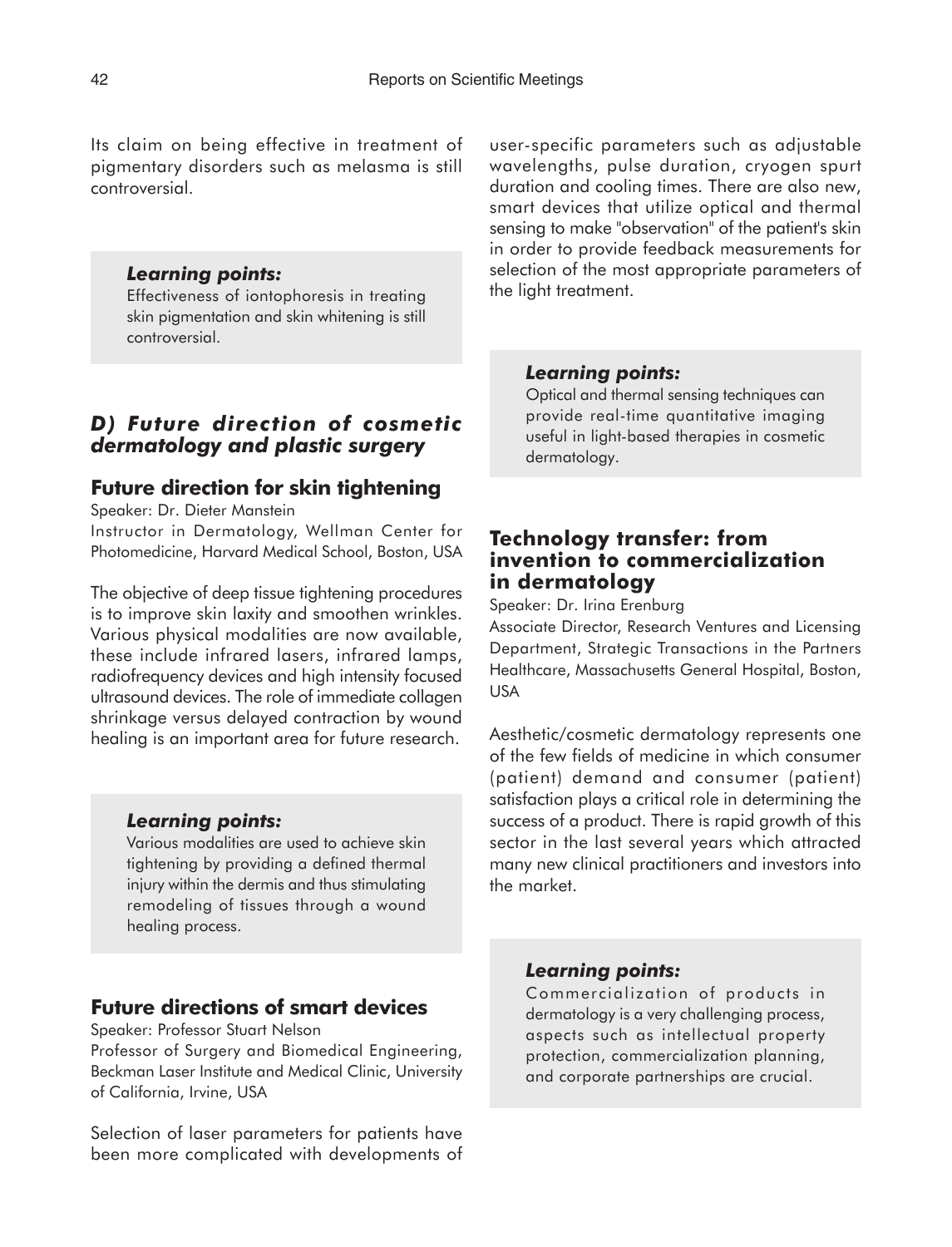## *E) Facial contouring and rejuvenation*

## **Fractionated bipolar radiofrequency facial rejuvenation**

Speaker: Dr. George Hruza

Clinical Associate Professor, Department of Dermatology and Otolaryngology, St Louis University School of Medicine, Missouri, USA

The Matrix RF™ (Syneron Medical Limited, Israel) device delivers fractionated bipolar radiofrequency currents to the skin for skin rejuvenation. Twenty-two Fitzpactrick skin type I-IV adults with visible wrinkles and elastosis were treated with three Matrix RF™ treatments to two facial areas with rhytids under topical anesthesia. Treatments were spaced one month apart and follow up one month after last treatment. Deep wrinkle was treated with 64 pin tips electrode with higher energy and fine wrinkle was treated with 144 pin tips with lower energy. The results were assessed by a dermatologist using standardized digital photos on a percentile of improvement scale.

Several patients underwent skin biopsy to evaluate histologic changes resulted from treatment. A depth of 300 µgm coagulation was noted in the dermis. Twenty-four hours after treatment a grid of 0.5 mm superficial eschars appeared that were sloughed off within 24 to 48 hours, the downtime was minimal and the pain related to treatment was mild to moderate. There was no pigmentary change and scarring. There was good wrinkle reduction especially in periorbital and cheek area. There was significant improvement in rhytids, skin smoothness and luster. Skin tightness was improved.

### *Learning points:*

Fractionated bipolar radiofrequency was shown to be an effective option for skin rejuvenation of all skin types in this study involving 22 subjects.

## **Skin rejuvenation and facial contouring - options and combinations**

Speaker: Dr. Nancy Garcia-Tan

Consultant, Department of Dermatology, University of the East-Ramon Magsaysay Memorial Medical Center, Manila, Philippines

Various treatment modalities are used for skin rejuvenation. The treatments can be divided into non-ablative, partial ablative and ablative modalities. The ablative procedures have significant benefit for aging and damaged skin but can result in significant adverse effects. In addition to prolonged downtime, a significant portion of Asian patients may develop postinflammatory hyperpigmentation. The nonablative rejuvenation modalities have fewer adverse effects but have variable outcomes. Moreover, repeated treatments may be necessary and therefore cost effectiveness is an important issue for consideration. The use of radiofrequency devices for skin tightening in combination with botulinum toxin and filler injection is an effective and safe treatment combination for facial skin rejuvenation.

### *Learning points:*

Combination of light or energy devices with botulinum toxin and filler injection can achieve safe and efficient results in facial rejuvenation.

## **Rhinoplasty in Asian nose**

Speaker: Dr. Cheng-jen Chang

Director, Division of General Plastic Surgery, Department of Plastic Surgery, Chang Gung Memorial Hospital, Taipei, Taiwan

East Asian nose is characterised by its smaller size in proportion to the face and flattened nasal bridge. The use of silicone nasal implants can cause haematoma, capsule formation and even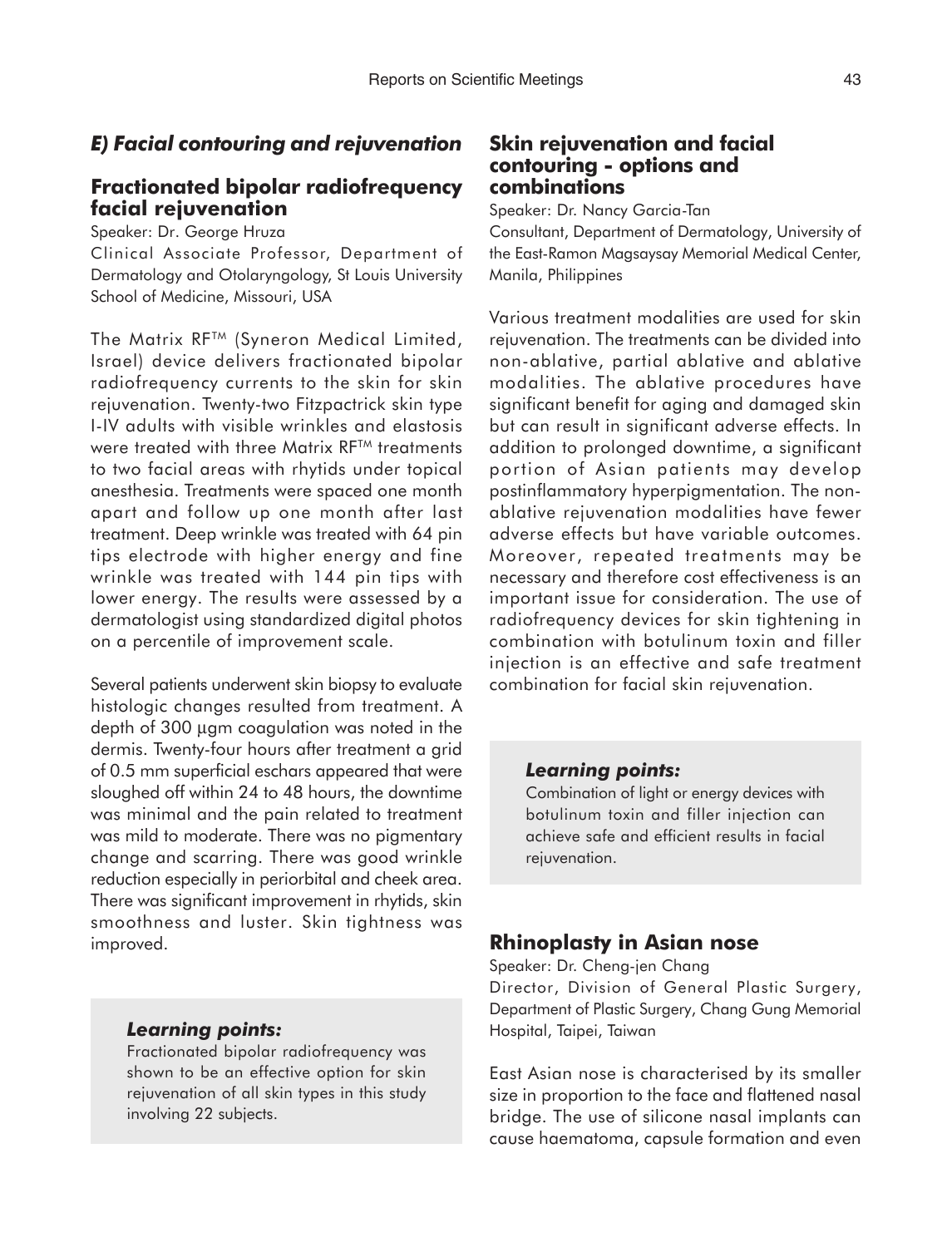tissue necrosis. Classical augmentation rhinoplasty techniques can be applied to East Asians. The features of ideal nose should be understood such as well defined lobule, oblique anteroposterior orientation of nares, tip of nose in the most anterior point in face with accentuated slight supradip depression, approximate the shape of an equilateral triangle. Other features such as dorsal projection of nose, nasolabial angle, shape and orientation of nares and columella should be noted.

#### *Learning points:*

Based on the understanding of ideal features of the nose and characteristics of East Asian nose anatomy, augmentation or reduction rhinoplasty can be applied to treat individual patient needs.

## **Fifteen years of CO<sub>2</sub> laser blepharoplasty**

Speaker: Professor Luiz Toledo

Professor in Plastic Surgery, Department of Plastic Surgery, International Modern Hospital, Dubai, United Arab Emirates

In performing blepharoplasty, the initial assessment of the lower eyelid for skin excess will guide the approach for subsequent procedures. If elasticity of skin is preserved, transconjunctival incision to remove fat without skin removal is used. If there is loss of elasticity of the lower eyelid, a combination of skin and fat removal is employed. Light pressure will express the fat from lower eyelid after incision, which is then removed with laser. The need for fat injection to periorbital area, orbit margin, eyelid, and nasojugal fold will also be assessed at the same time.

#### *Learning points:*

Carbon dioxide laser had been used in conjunction with surgery for blepharoplasty with good results. The use of fat injection in the periorbital area will decrease the diameter of the orbit to produce a younger look.

### *F) Fat and cellulite*

## **Treatment of fat and cellulite**

Speaker: Dr. Henry Chan Honorary Clinical Associate Professor, Division of Dermatology, Department of Medicine, The University of Hong Kong, Hong Kong SAR

Various methods have been employed to treat unwanted localized fat with variable efficacy.

Adipose tissue is destroyed with increase in temperature to a certain level. Laser and other light sources have been used to treat fat tissue by selective photothermolysis of fatty tissue. Only superficial fat tissue can be reached by these modalities and cooling is essential. Radiofrequency devices will remove localized fat through thermal injury. There would be considerable pain in area treated.

Focused ultrasound uses thermal and acoustic effects to treat localized fat. It can cause local thermal injury to fat within seconds. The tissue temperature outside the focused point is low and thus preventing damage to surrounding tissue. However, good results may not be reproduced in Asian as in Caucasian people. It was proposed that this is probably because of smaller body sizes, relative to the probe, in Asians compared with Caucasians.

### *Learning points:*

Focused ultrasound for fat removal is based on local thermal and acoustic effects to fat tissue. Its application in Asian people however needs further researches.

## **Advances in non-invasive fat removal**

Speaker: Dr. Dieter Manstein

Instructor in Dermatology, Wellman Center for Photomedicine, Harvard Medical School, Boston, USA

There is a demand for non-invasive fat removal because of significant morbidity of invasive procedures. Various modalities of treatment